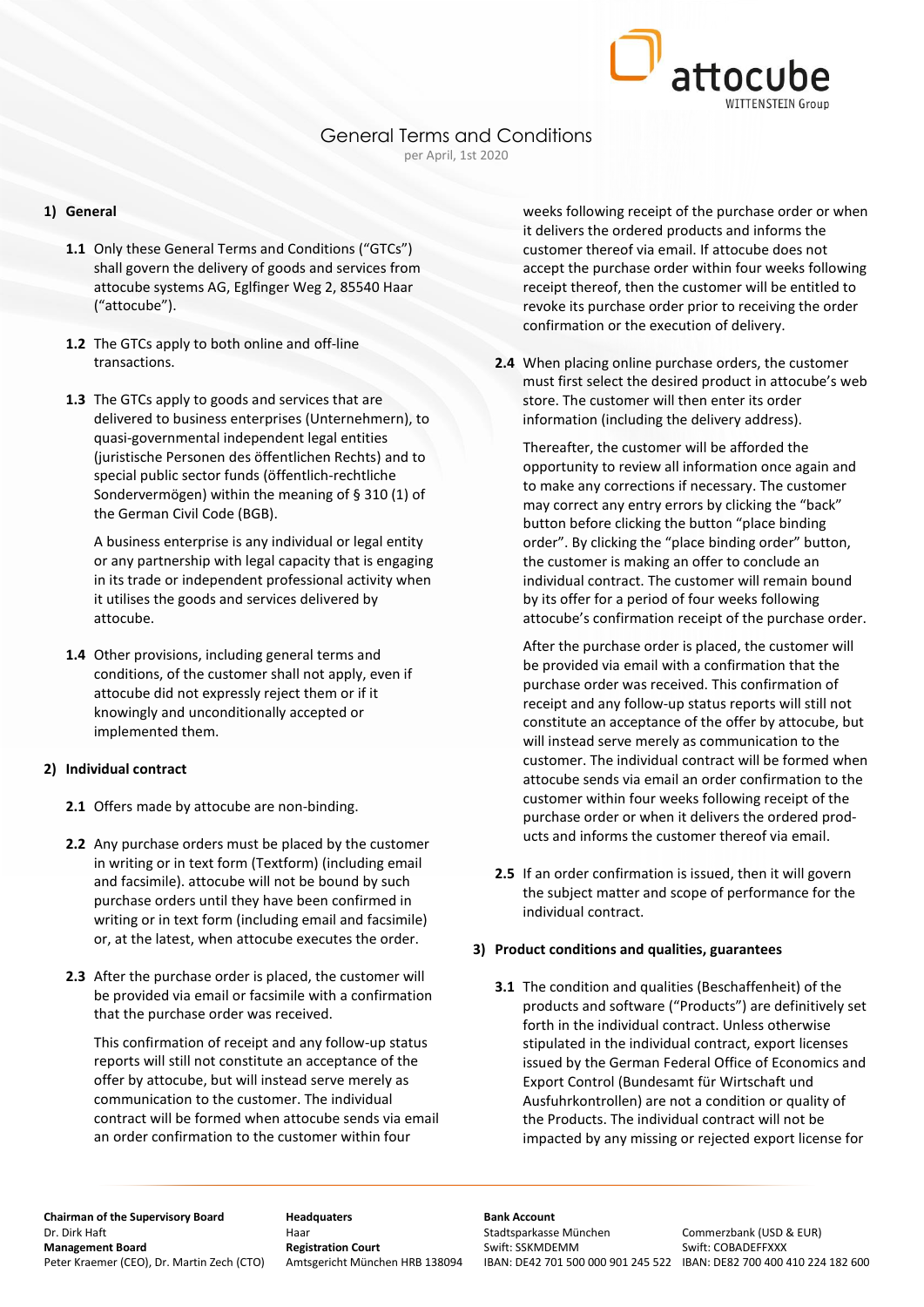

items included in the purchase order. The parties are free to negotiate and agree on a price reduction in accordance with section 12.7 below if an export license is rejected or omitted. Any and all information and advice in connection with the Products of attocube are given on the basis of attocube's previous experiences. Any and all values and data provided in this regard – including performance information and references to technical standards and norms (e.g., the DIN standards) as well as images, sketches and technical information – represent average values established in trials conducted under ordinary laboratory conditions. Any published values and data, particularly those found in advertising, brochures and other documents, do not qualify as an agreed condition or quality. attocube cannot assume any obligation to comply exactly with the values and possible applications. Such a compliance obligation will arise only if the individual contract expressly provides that the information constitutes a representation about the quality or condition. If the individual contract does not expressly provide any limits or parameters for deviations, then the deviations customary in the industry will be allowed in any case.

**3.2** attocube shall be bound by guarantees only if they are expressly identified as guarantees in the individual contract and attocube's obligations under the guarantee are expressly stipulated in the individual contract.

#### **4) Development Work**

**4.1** If attocube performs development work and services with respect to the Products (e.g., pure development, updating development, engineering services, construction of prototypes (hereinafter collectively referred to as "Development Work")) and such activity becomes the subject matter of the individual contract between attocube and the customer, then the provisions under this section 4 shall also apply. Unless the individual contract provides otherwise, only the results of the Development Work (i.e., the Product or other outcome to be developed for the customer in accordance with the stipulations stated in the individual contract - such as a marketable Product specifically in the form of a component or a construction element ("Development Outcome") will be surrendered to the customer. The customer will

not receive the actual Development Work itself, including its documentation and the relevant materials, and will not acquire any rights related thereto. Section 5 will remain unaffected thereby.

- **4.2** Development Work is performed as a service within the meaning of § 611 BGB.
- **4.3** The customer is obligated to cooperate, and specifically to coordinate, on the implementation of attocube's Development Work. In this connection, it shall at a minimum appoint a contact person and a representative and shall continually keep such appointment updated throughout the course of the Development Work. Any discussions that may be required between the customer and attocube shall be held solely by and between the relevant contact persons. The foregoing also applies accordingly to any exchange of information.

To the extent required to create the Development Work, the customer shall provide all necessary technical and other information. For purposes of per-forming and documenting attocube's Development Work, attocube and the customer may jointly prepare and maintain a scope of work document /performance specifications (Lasten- und Pflichtenheft).

**4.4** All sketches, documents (also in digital format), devices, tools, objects or other operating materials or resources, which attocube furnishes to the customer to perform the Development Work ("Provisions"), are made available on a loaner basis only. The customer is obligated to handle Provisions with care. Moreover, it is obligated at its own expense to insure Provisions against the risks of fire, water damage and theft.

Provisions shall be used solely to achieve the contractual purpose and, unless otherwise stipulated in writing in the individual contract, must be returned to attocube free of charge and in a clean condition, even if such Provisions have been adapted or changed, once the contractual purpose has been achieved but in any case after the contract ends.

**4.5** During the performance of the duties in connection with the Development Work, each party may recommend in writing changes to the agreed duties under the schedule and realization plan in terms of the substance, timing and quantity of such duties

**Chairman of the Supervisory Board Headquaters Bank Account**<br> **Bank Account Bank Account**<br>
Haar **Bank Board** Stadtsparkasse München Dr. Dirk Haft **Haar** Haar Haar Stadtsparkasse München Commerzbank (USD & EUR)<br> **Stadtsparkasse München Stadtsparkasse München Stadtsparkasse München Stadtsparkasse München Swift: COBADFFFXXX** Peter Kraemer (CEO), Dr. Martin Zech (CTO) Amtsgericht München HRB 138094 IBAN: DE42 701 500 000 901 245 522 IBAN: DE82 700 400 410 224 182 600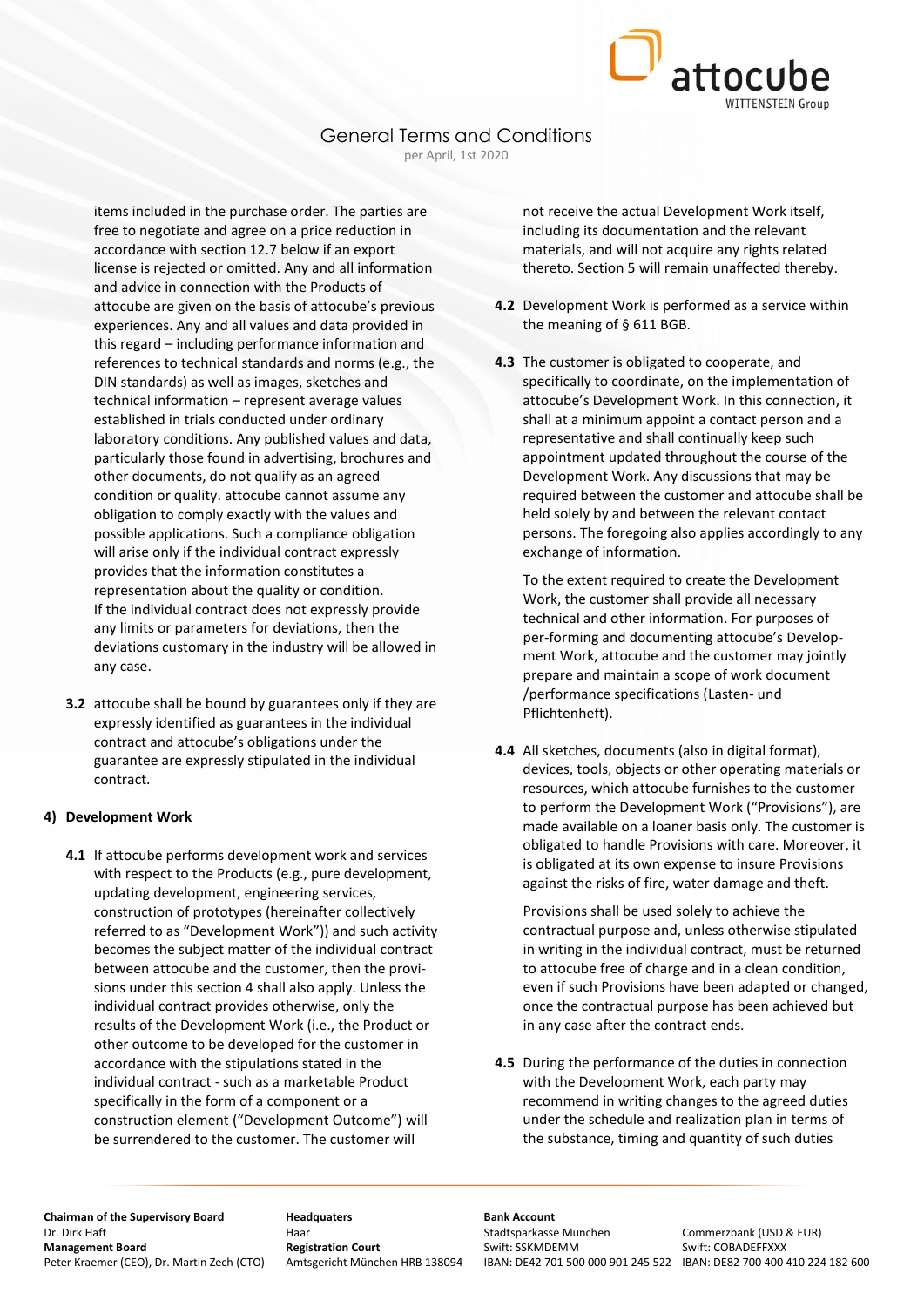

("Change Request"). In the event a Change Request is made by one of the parties, both parties shall exchange information about the effects on the contract administration, specifically with regard to pricing, scheduling and the technical feasibility. If the recommended change would materially influence the planned approach, then the parties shall mutually confer and agree in writing on the duration and costs of a detailed evaluation, the preliminary estimate regarding feasibility, and the consequences. Changes require the written consent of both parties in the form of an amendment ("Addendum Agreement"); the consent to the Addendum Agreement may not be rejected without a written, substantively justified reason, provided that the changes are technically feasible and economically reasonable. Unless otherwise agreed in writing, attocube will be entitled to implement the recommended changes in accordance with the Addendum Agreement once that Addendum Agreement is concluded.

- **4.6** Unless otherwise expressly agreed in writing, the performance of the Development Work will also not be deemed a promise or representation on part of attocube that the Development Work is suitable for the purpose contemplated by the customer.
- **4.7** attocube reserves the right to terminate individual contracts concerning Development Work for good cause (aus wichtigem Grund) or to amend the contract due to a frustration of the contractual purpose (Störung der Geschäftsgrundlage), specifically if the goal of the Development Work cannot be achieved or can be achieved only by incurring disproportionately high costs in terms of time commitment and financial resources.

#### **5) Intellectual property rights to Development Work**

**5.1** "Intellectual Property Rights" ("IP Rights"), within the meaning of the GTCs, are all rights to any Development Work, regardless of whether the rights are registered or not, above all patents, rights to inventions, copyrights or copyrighted rights of use including related intellectual property rights, rights to utility patents (Gebrauchsmustern), designs, trademarks and other logos, business secrets and know-how as the entirety of non-patentable practical experiences which attocube has acquired or over which it may exert control based on its work, its experience or its attempts,

as well as any other rights to intellectual and industrial property.

**5.2** attocube will remain the owner of all IP Rights, which already existed prior to the commencement of the Development Work commissioned by the customer and/or which are unrelated to the respective Development Work ("Existing IP Rights").

attocube will also remain the owner of the Existing IP Rights even if such rights were used by attocube to achieve the goals of the Development Work commissioned by the customer, for example to the extent that the Existing IP Rights are integrated into or otherwise connected to the Development Outcome or to the extent that the Development Outcome is based on the Existing IP Rights.

In that situation and following the full satisfaction of any and all claims, based on whatever legal grounds, arising from the business relationship, attocube shall grant the customer a nonexclusive (simple), restricted right to the Existing IP Rights for purposes of using (utilizing), marketing, distributing and selling the Development Outcome, which was produced by attocube on the basis of the Development Work and was delivered to the customer, to the extent provided for in the individual contract.

Unless otherwise stipulated in writing in the individual contract, any processing or further development of the Development Outcome by the customer is prohibited. The customer may not issue any sublicenses to the rights granted above without attocube's prior written consent.

**5.3** attocube will also be entitled to any and all IP Rights that arise after the commencement and/or during the performance of the relevant Development Work ("New IP Rights").

Following the full satisfaction of any and all claims, based on whatever legal grounds, arising from the business relationship, the customer shall be granted a nonexclusive (simple), restricted right to the New IP Rights for purposes of using (utilizing), marketing, distributing and selling the Development Outcome, which was produced by attocube on the basis of the Development Work and was delivered to the customer, to the extent provided for in the individual contract. Unless otherwise stipulated in writing in the individual contract, any processing or further

**Chairman of the Supervisory Board Headquaters Bank Account**<br> **Bank Account Bank Account**<br>
Haar **Bank Board** Stadtsparkasse München Dr. Dirk Haft **Haar** Haar Haar Stadtsparkasse München Commerzbank (USD & EUR)<br> **Stadtsparkasse München Stadtsparkasse München Stadtsparkasse München Stadtsparkasse München Swift: COBADFFFXXX** Peter Kraemer (CEO), Dr. Martin Zech (CTO) Amtsgericht München HRB 138094 IBAN: DE42 701 500 000 901 245 522 IBAN: DE82 700 400 410 224 182 600

**Swift: SSKMDEMM Swift: COBADEFFXXX**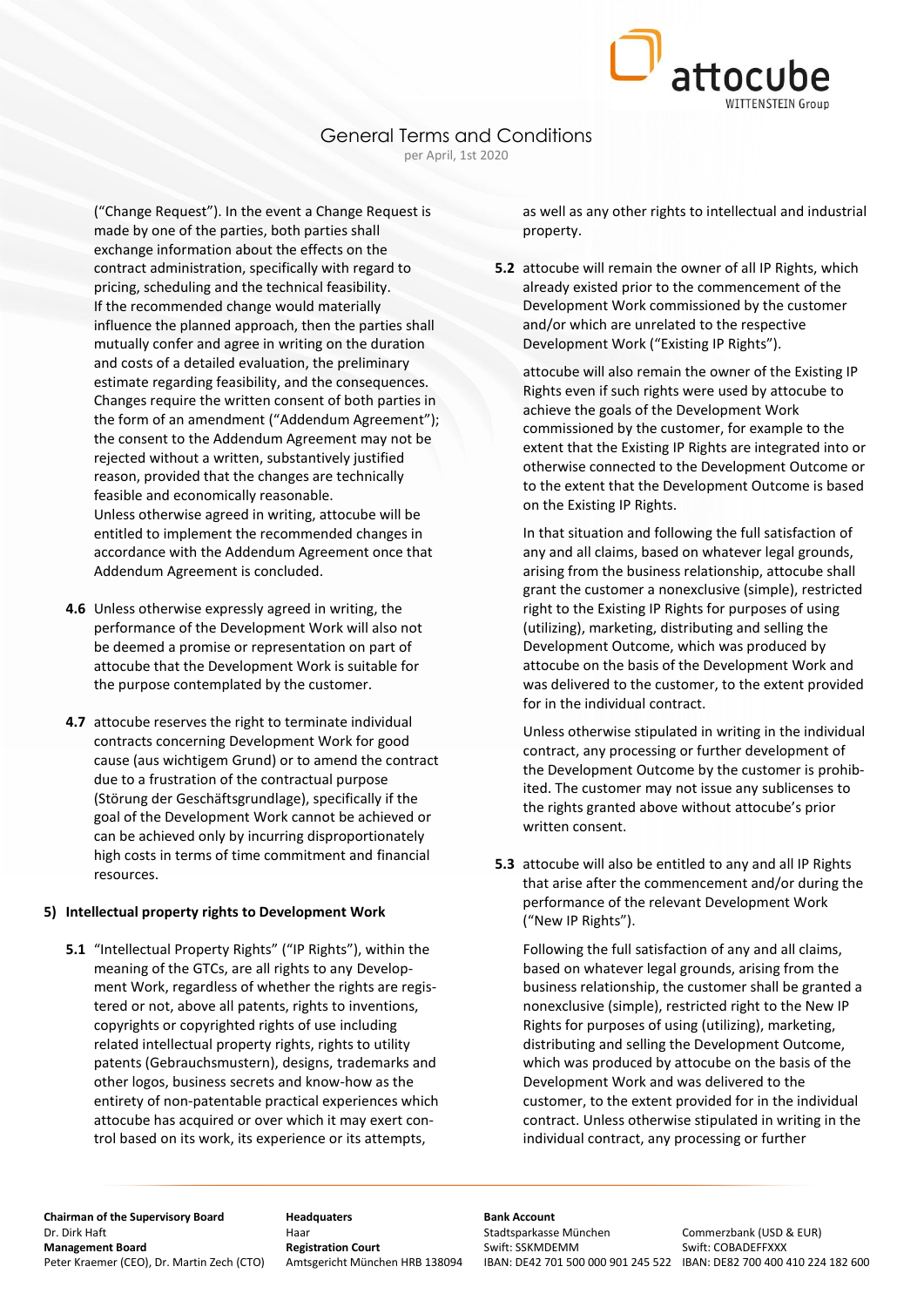

development of the Development Outcome by the customer is prohibited. The customer may not issue any sublicenses to the rights granted above without attocube's prior written consent.

#### **6) Prices**

- **6.1** Only those prices, which are listed in the order confirmation from attocube or in the individual contract, are binding.
- **6.2** All prices are listed as net prices and without value added tax, which the customer must also pay in the amount required by law (as amended from time to time).
- **6.3** Unless otherwise expressly agreed, attocube's prices are listed in each case ex works attocube (EXW per Incoterms 2020). The customer is responsible for paying any and all freight costs, packaging costs, public charges (including withholding tax) and customs duties.

#### **7) Payments**

- **7.1** The payment dates and payment periods agreed to in the individual contract apply. Unless otherwise provided in the individual contract, payments must be made on a net basis within 10 days from the invoice date. For purposes of determining the timeliness of the payment, the date on which the funds are received on the account identified by attocube in the invoice will be dispositive. Any bills of exchange or drafts (cheques) will not be considered a completed payment until after they have been encashed and are accepted without an obligation to present and protest them.
- **7.2** If payment is not received on or before the payment due date, then attocube will be entitled - without having to issue an additional formal dunning notice (Mahnung) - to demand default interest in the statutorily prescribed amount of nine percentage points higher than the per annum base interest rate, and such interest shall begin accruing on the day following the payment due date and without prejudicing the possibility of enforcing claims based on higher actual damages.
- **7.3** The customer may withhold payments based on its counterclaims or set-off its counterclaims against such payments only if such counterclaims are undisputed or have been reduced to final judgment res judicata. The customer may not assert a right to withhold counterperformance (Zurückbehaltungsrecht) if such counterclaims are not based on the same contractual relationship.
- **7.4** If, due to the customer's financial situation, it emerges that the performance of the customer's existing or future payment obligation is at risk (specifically if (i) the customer has generally ceased making payments, (ii) insolvency proceedings have been commenced against the customer's assets or a petition related thereto is filed, (iii) garnishment orders or civil judgment enforcement proceedings (Zwangsvollstreckungsmaßnahmen) are instituted against the customer, or (iv) bills of exchange or drafts are challenged or reversed debits (Lastschriftrückgaben) are issued, and namely also against or to a third-party), then attocube will be entitled, at its option, to withhold any counterperformance until the prices are first paid or until appropriate security is provided. The foregoing will also apply if the customer is repeatedly late in making payments (at least in two successive calendar months or in three calendar months spread out over a 12-month period) and, as a result thereof, there is a legitimate concern about the client's technical solvency or creditworthiness.

The enforcement of more extensive claims remains unaffected thereby.

#### **8) Delivery**

- **8.1** Unless expressly agreed otherwise, attocube shall deliver ex works (EXW per Incoterms 2020). At the customer's request, attocube may arrange the shipment for the customer. In that case, the risk shall pass to the customer as soon as the Product to be delivered is physically delivered to the person executing the transport.
- **8.2** Delivery periods and delivery dates are set forth in the individual contract and will be deemed to have been agreed and therefore binding only after there has been an express written confirmation.

Delivery periods will begin to run on the date that the order is confirmed by attocube, but not before all

# **Chairman of the Supervisory Board Headquaters Bank Account**<br> **Bank Account Bank Account**<br>
Haar **Bank Board** Stadtsparkasse München Dr. Dirk Haft **Haar** Haar Haar Stadtsparkasse München Commerzbank (USD & EUR)<br> **Stadtsparkasse München Stadtsparkasse München Stadtsparkasse München Stadtsparkasse München Swift: COBADFFFXXX** Peter Kraemer (CEO), Dr. Martin Zech (CTO) Amtsgericht München HRB 138094 IBAN: DE42 701 500 000 901 245 522 IBAN: DE82 700 400 410 224 182 600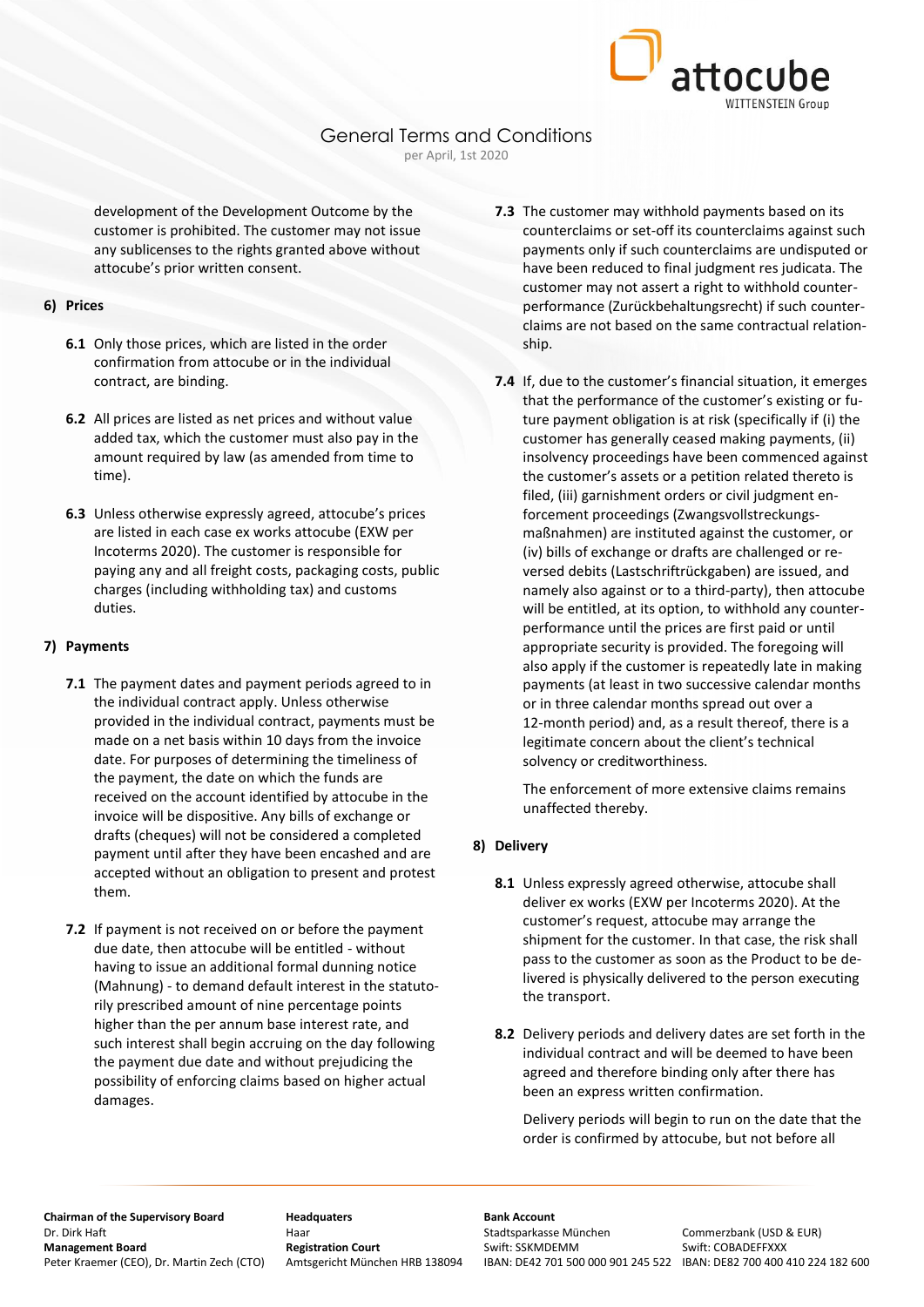

details in the purchase order are clarified and any documentation within the meaning of section 13.1 has been provided.

- **8.3** For any delivery periods and delivery dates, which have not been expressly identified as binding in written in the order confirmation, the customer may two weeks following such dates or following the expiration of such period - set a reasonable grace period for delivery. Only after this grace period has expired can attocube be considered in performance default (Verzug), provided that it is at fault.
- **8.4** The customer will be deemed in performance default with regard to its duty of formal acceptance ("formal acceptance default"; Annahmeverzug), if it fails to accept the contractually conforming deliveries prior to the expiration of a binding delivery period or on or before a binding delivery date.

In the event of nonbinding delivery periods or delivery dates, attocube may notify the customer that the delivery can be made; if the customer does not accept the delivery within two weeks from receipt of the tender notice (Bereitstellungsanzeige), then it will be deemed in formal acceptance default.

If the delivery is not received by the customer or by an authorized freight forwarder on or before the delivery date based on reasons for which attocube is not responsible, then the risk of any accidental deterioration or loss will pass from attocube to the customer when notice of shipment tender (Anzeige der Versandbereitschaft) is made.

Formal acceptance default will also arise in the foregoing situations, if attocube stores Products at the customer's request.

**8.5** Notwithstanding attocube's rights based on the customer's performance default, the delivery dates and delivery periods will be extended by the period of time during which the customer is unable to discharge the obligations it owes to attocube.

If the customer has committed a formal acceptance default, then attocube will be entitled to demand compensation for any expenses it incurs thereby. The customer shall bear the storage costs starting on the date the formal acceptance default begins.

- **8.6** If attocube breaches a duty, then attocube will be liable for damages only in accordance with the provisions set forth in section 15 below.
- **8.7** attocube is entitled to make instalment deliveries if such deliveries would be reasonable for the customer, above all if the delivery of the remaining Products or services can be secured and the customer does not face any significant extra effort or incurs any significant additional expenses as a result thereof. Any permissible instalment delivery may be invoiced separately.
- **8.8** In the case of delivery periods and delivery dates that are not expressly designated as fixed, the customer is entitled to rescind the contract after two reasonable grace periods have passed without a conforming performance. The right to rescind the contract does not apply if attocube is not responsible for the impediment to delivery, the impediment is only temporary in nature, and the postponement of the delivery date is appropriate for the customer. The foregoing applies above all to the cases set forth in section 16.1.
- **8.9** If the customer is entitled to a contractual or statutory right of rescission and if attocube grants the customer a reasonable grace period for asserting that right, then the right of rescission will lapse if the rescission is not declared prior to the expiration of that grace period.

#### **9) Installation and commissioning**

- **9.1** If the installation, commissioning and testing of attocube's Products are stipulated in the individual contract, then attocube shall perform such work in accordance with the individual contract.
- **9.2** The installation, commissioning and testing of attocube's Products is per-formed in each case as a service within the meaning of § 611 of the German Civil Code (BGB).
- **9.3** If no details regarding the installation, commissioning and testing are stipulated in the individual contract, then attocube shall perform such service in its own discretion.
- **9.4** At attocube's request, the Products must be subject to a formal inspection and acceptance. The customer will

**Chairman of the Supervisory Board Headquaters Bank Account**<br> **Bank Account Bank Account**<br>
Haar **Bank Account** Stadtsparkasse München Dr. Dirk Haft **Haar** Haar Haar Stadtsparkasse München Commerzbank (USD & EUR)<br> **Stadtsparkasse München Stadtsparkasse München Stadtsparkasse München Stadtsparkasse München Swift: COBADFFFXXX** Peter Kraemer (CEO), Dr. Martin Zech (CTO) Amtsgericht München HRB 138094 IBAN: DE42 701 500 000 901 245 522 IBAN: DE82 700 400 410 224 182 600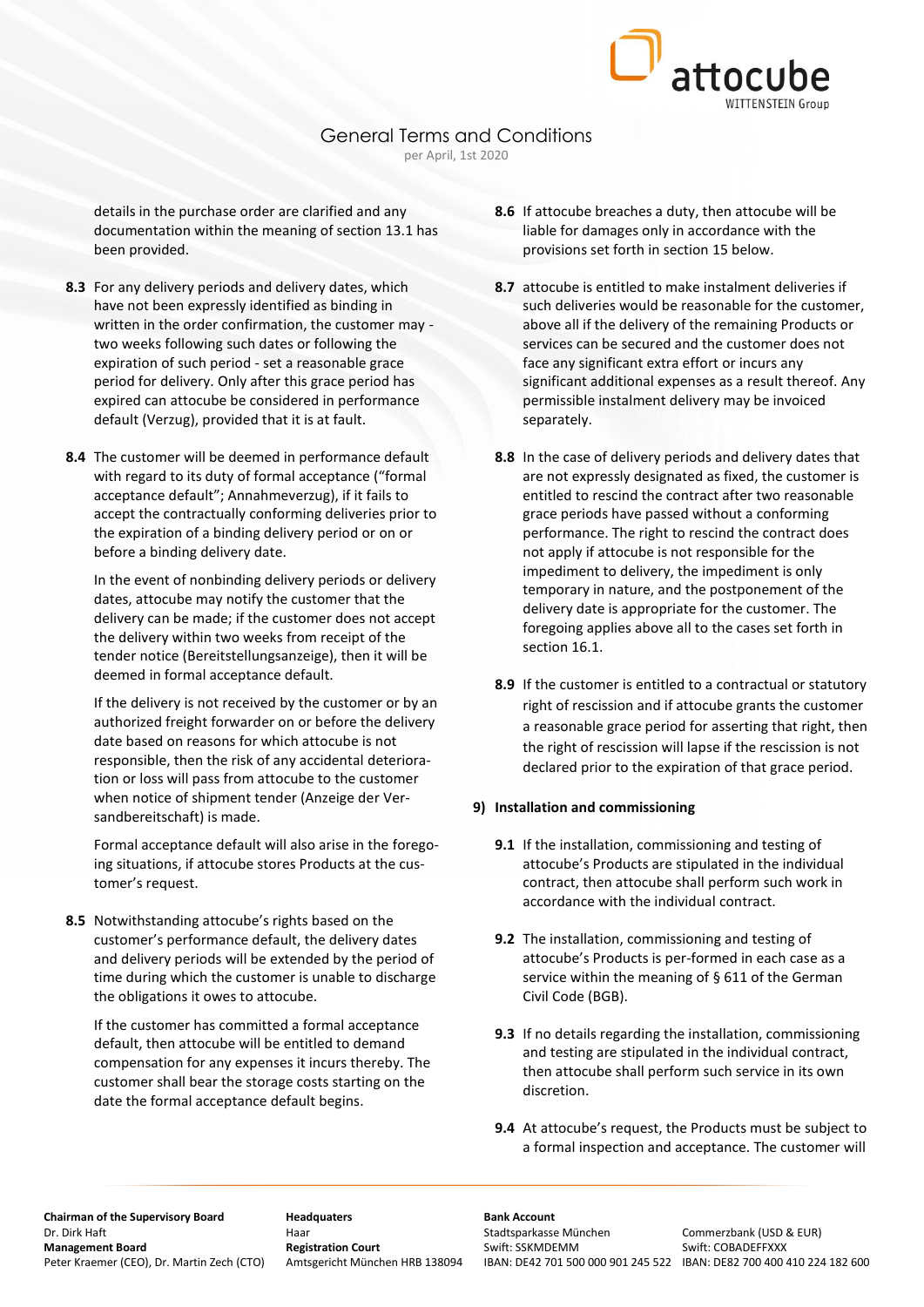be obligated to engage in such formal inspection and acceptance if the Products exhibit the condition and qualities agreed to in the individual contract. If appropriate and/or to the extent customary in the industry, attocube may also demand formal inspection and acceptance for products delivered on an instalment basis.

If there are only insignificant defects (unwesentliche Mängel), the customer will not be entitled to refuse the formal inspection and acceptance.

**9.5** In terms of implementing a formal inspection and acceptance, the risks shall pass in accordance with section 8.1 as well.

## **10) Retention of title**

- **10.1** attocube will retain title to all delivered Products ("Secured Products") until all claims and receivables, regardless of their legal grounds and which have arisen from the business relationship between attocube and the customer, are satisfied. If a current account relationship exists, then attocube will retain title to the Products until all payments are received from all recognized account balances.
- **10.2** The customer is obligated to handle the Secured Goods with care. Moreover, it is obligated at its own expense to insure the Secured Goods against the risks of fire, water damage and theft and to do so at the goods' invoiced value (including value added tax). The customer will be entitled, but only as part of its business operation and as long as it is not in performance default, to further process the Secured Goods, to combine or commingle such Secured Goods with other items of property (Sachen), or to resell them. Any other disposition of the Secured Goods is prohibited.
- **10.3** Notwithstanding section 10.2, the customer will be entitled and authorized to engage in resale, only if it can be assured that the claims and receivables generated from that resale will pass to attocube.

If the customer defers the purchase price payment for its own buyer, then it must retain title to the Secured Goods vis-à-vis the buyer under the same terms and conditions under which attocube retained title when it delivered the Secured Goods. The customer is not otherwise authorized to resell the goods.

**10.4** The customer's claims and receivables from the resale of the Secured Goods are hereby assigned to attocube. They serve as collateral to the same extent that the Secured Goods do. attocube hereby accepts this assignment.

attocube

If the Secured Goods are sold by the customer together with other goods that are not supplied by attocube at a single all-around price, then the assignment of the receivables from the sale will be for the amount of the invoice value (including value added tax) of the respective Secured Goods that were sold by attocube.

If the assigned receivable is included in a current account, then the customer hereby assigns to attocube a part of the balance corresponding to the amount of this receivable, including the final balance from the current account. attocube hereby accepts this assignment.

The customer is authorised to collect on the claims and receivables assigned to attocube, unless or until attocube revokes such authority. attocube will be entitled to revoke the aforementioned authority, specifically if (a) the customer fails to duly discharge its payment obligations owed under the business relationship with attocube, (b) insolvency proceedings are commenced against the customer's assets or a petition related thereto is filed, (c) garnishment orders or civil judgment enforcement proceedings (Zwangsvollstreckungsmaßnahmen) are instituted against the customer, or (d) bills of exchange or drafts are challenged or reverse debits (Lastschriftrückgaben) are issued, (and namely also against or to a third-party).

If the conditions for exercising the right of revocation are met, then the customer must, at the request of attocube, report without undue delay the assigned receivables and the debtors thereunder to attocube, provide all information necessary to collect on the receivables, hand-over to attocube the relevant documentation and notify the debtors of the assignment. attocube itself is also entitled to notify the debtors about the assignment.

**10.5** If the customer engages in any processing, combining or commingling of the Secured Goods, such action will be deemed to have been carried out for attocube. If the customer processes, combines or commingles the Secured Goods with items of property not belonging to attocube, then attocube shall be entitled to

**Chairman of the Supervisory Board Headquaters Bank Account**<br> **Bank Account Bank Account**<br>
Haar **Bank Board** Stadtsparkasse München Dr. Dirk Haft **Haar** Haar Haar Stadtsparkasse München Commerzbank (USD & EUR)<br> **Stadtsparkasse München Stadtsparkasse München Stadtsparkasse München Stadtsparkasse München Swift: COBADFFFXXX** Peter Kraemer (CEO), Dr. Martin Zech (CTO) Amtsgericht München HRB 138094 IBAN: DE42 701 500 000 901 245 522 IBAN: DE82 700 400 410 224 182 600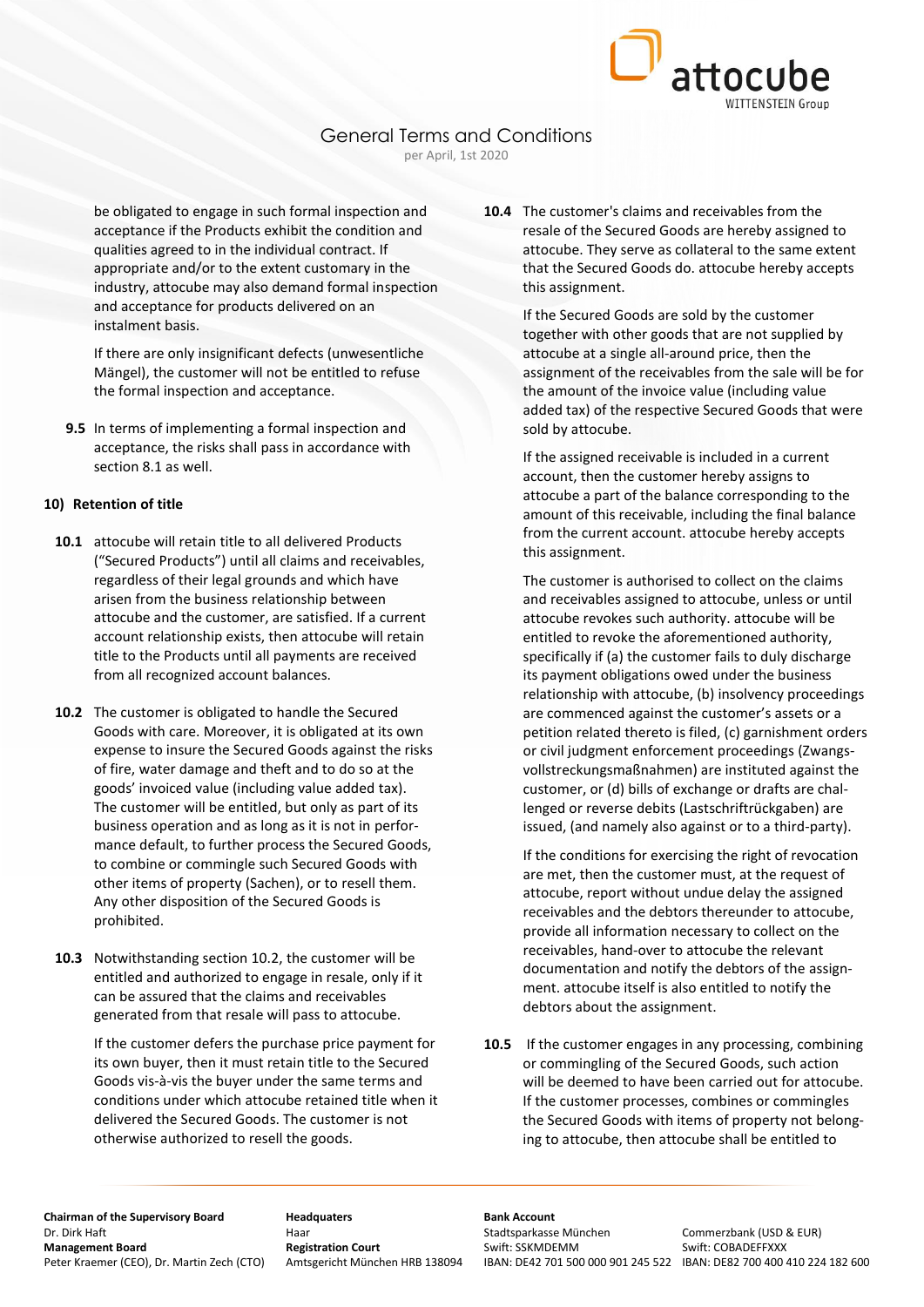

co-ownership of the new item in the ratio of the invoice value of the Secured Goods (including VAT) to the value of those third-party items. The rules that apply to the Secured Goods are the same as those that apply to any newly created item of property.

If attocube's ownership expires due to the processing or the inseparable combination or commingling, then the customer shall here and now convey to attocube the ownership rights, to which it is entitled in the newly combined item or the item of property, and namely, to the extent of the invoice value of the Secured Goods (including value added tax), and shall hold such items free of charge and in safe custody for attocube. The co-ownership rights yielded thereby will be deemed to be Secured Goods within the meaning of section 10.1.

- **10.6** The customer is under an obligation, in the event of a compulsory attachment or seizure and any other impairment of the ownership interests, to indicate and signal that attocube is the owner of the Secured Goods. Seizure or other attachment of the Secured Goods by third parties must be reported in writing to attocube without undue delay. All intervention costs shall be borne by the customer, insofar as they cannot be recouped from the third party.
- **10.7** If the value of the collateral securing attocube exceeds the secured receivables by a total of more than fifty (50) percent, then at the request of the customer, attocube shall be obliged, at its choosing, to release part of that collateral.
- **10.8** If attocube asserts its retention of title, then such assertion shall not be deemed a rescission of the contract unless attocube expressly declares this rescission in writing. The right of the customer to possess the Secured Goods will lapse if it does not discharge its obligations under this contract.

#### **11) Rights to software, etc.**

**11.1** Subject to section 11.2 and except for backup copying purposes any and all software, programs, documentation, images, sketches, subsequent updates, calculations and other written documentation (hereinafter referred to as "Seller IP") may in the absence of attocube's prior written consent not be disclosed to any third parties and also neither copied nor otherwise duplicated even for one's own purposes. Any use of

the Seller IP for purposes other than the contractual purposes set forth herein is prohibited.

**11.2** attocube holds the copyrights and any other industrial property rights existing in the software and the documentation related thereto. attocube grants the customer a nonexclusive right of use, which may not be sublicensed, to the software and corresponding documentation that had been provided, in order to internally operate the attocube Products, for which the software and documentation are made available. The right of use is limited to operating the attocube Products; copies may be made solely for this purpose and only to the extent necessary for that purpose.

The customer may use the software and documentation solely for the number of workstations stipulated in the individual contract. The customer's right of use may not be transferred.

**11.3** Source codes will not be made available, unless their transfer is carried out on the basis of a separate written agreement.

#### **12) Warranty**

- **12.1** The customer's assertion of its warranty rights with regard to the Products is subject to the requirement that it must inspect the Products without undue delay at the time of delivery in accordance with § 377 of the German Commercial Code (HGB) and that it must duly report any defects found. Formal acceptance of the Products may not be refused if the defects are insignificant.
- **12.2** The customer is obligated to file defect notifications (Mängelrügen), specifi-cally identifying the defect, in writing or in text form (including via email or facsimile).

The objectionable Product must be made available to attocube for inspection in its original packaging. If the original packaging is no longer available, then attocube will make such packaging available to the customer in ex-change for a fee. The customer shall bear the shipping costs in this regard.

**12.3** The customer will not be entitled to any warranty rights (a) if the defects were caused by ordinary wear and tear; (b) with respect to Products that were sold as downgraded or used Products; or (c) if attocube's

**Chairman of the Supervisory Board Headquaters Bank Account**<br> **Bank Account Bank Account**<br>
Haar **Bank Board** Stadtsparkasse München Dr. Dirk Haft **Haar** Haar Haar Stadtsparkasse München Commerzbank (USD & EUR)<br> **Stadtsparkasse München Stadtsparkasse München Stadtsparkasse München Stadtsparkasse München Swift: COBADFFFXXX** Peter Kraemer (CEO), Dr. Martin Zech (CTO) Amtsgericht München HRB 138094 IBAN: DE42 701 500 000 901 245 522 IBAN: DE82 700 400 410 224 182 600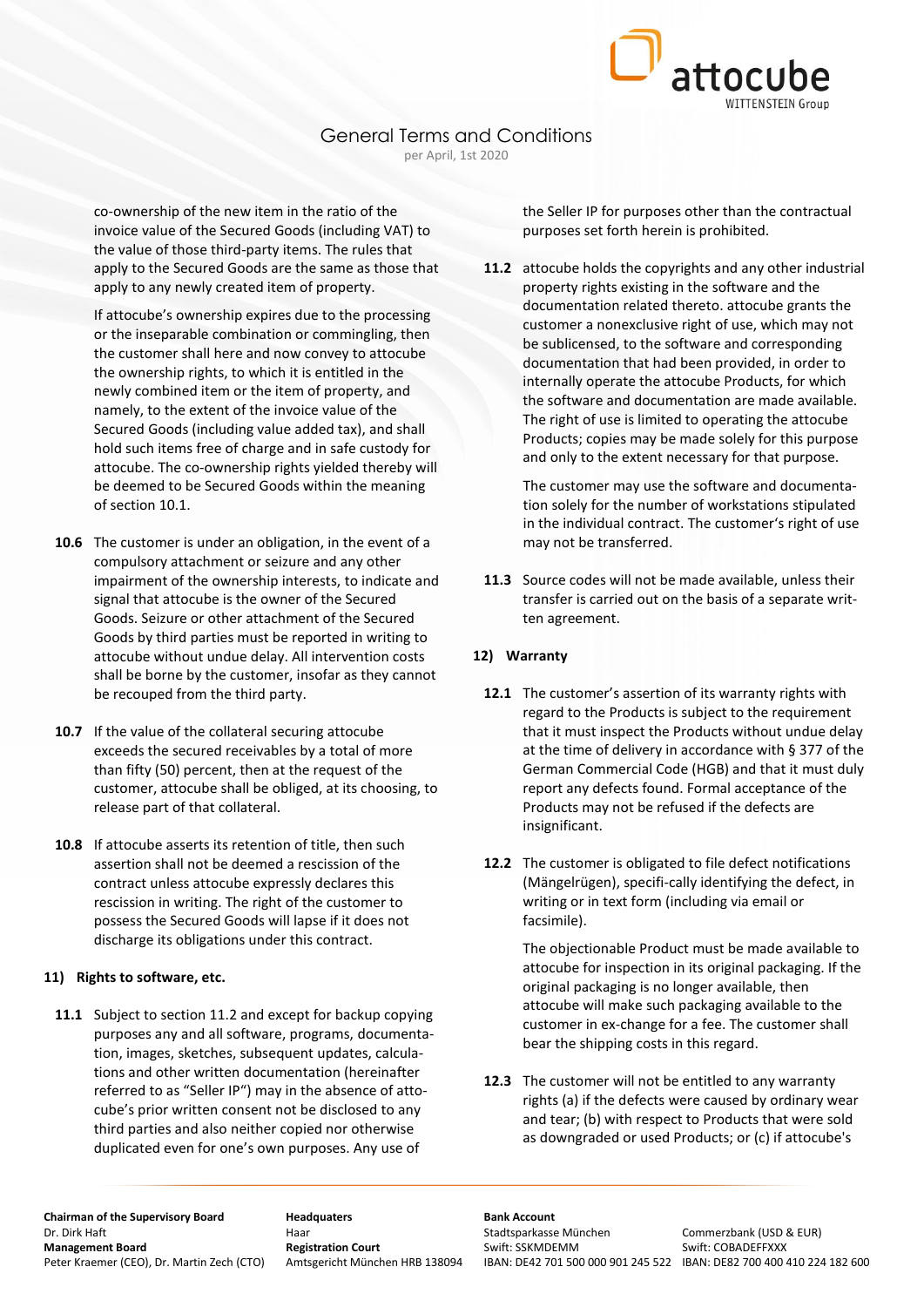

operating or maintenance instructions were not complied with, changes were made to the Products, parts were swapped or consumable materials were used, which do not comply with the original specifications; the foregoing will not apply if the customer can prove that the defect is not attributable to one of the circumstances described above under (a) through (c).

**12.4** In the event that the defect notifications are legitimate and timely filed, attocube agrees to remedy the defects through subsequent performance (Nacherfüllung), which attocube shall carry out either by curing the defect or by delivering a non-defective (conforming) Product.

attocube has the right to refuse subsequent performance in the event that performance is objectively impossible (unmöglich) or disproportionate (unverhältnismäßig).attocube may refuse subsequent performance, if the customer fails to provide it with the objectionable Products for inspection within a reasonable period of time following attocube's request.

The subsequent performance will be provided without thereby recognizing any legal duty.

- **12.5** If the enforcement of defects is illegitimate, then the customer shall bear the reasonable costs incurred by attocube, unless such failure is not attributable to its fault. The same rule applies if attocube mistakenly provides sub-sequent performance without having been required to do so.
- **12.6** In the event of subsequent improvement (Nachbesserung), the remaining portion of the original prescription (limitation) period will continue to run when the improved Products are returned to the customer. The same applies in the event of a subsequent delivery (Nachlieferung).
- **12.7** In the event there are defects, the customer may in accordance with the statutory provisions rescind the contract or demand a price reduction, but in the case of delivery periods and delivery dates that were not expressly defined, such remedies may not be enforced until at least two grace periods reasonably set by the customer for subsequent performance have lapsed without successful or conforming performance, unless setting the deadline for subsequent performance is deemed legally superfluous under the applicable statutory provisions.

Section 17 remains unaffected thereby.In the event of a contractual rescission, the customer will be liable for any deterioration, loss or forfeited benefits caused by an intentional act or omission (Vorsatz) and any form of negligence (Fahrlässigkeit).

- **12.8** Subject to any compensatory damage claims set forth in section 15 and to the terms of section 17 below, no additional defect remedy rights (Mängelrechte) of any kind exist.
- **12.9** The prescription period for any defect remedy claims is one year from the date of delivery. The foregoing does not apply if (i) a defect has been concealed in bad faith, or (ii) a guarantee (Garantie) has been made regarding the Product conditions and qualities (i.e., representation by the seller that the Product has a condition or quality at the time when the risk passed and that the seller will strictly and absolutely guarantee the Product for the consequences of a missing condition or quality) (in this regard, the provision in the guarantee could apply). In the event the customer has compensatory damage claims, this limitation will also not apply in the following situations: (i) when liability is based on the German Product Liability Act; (ii) when there has been an injury to life, body or health; (iii) where there has been an intentional act or omission, and (iv) when the officers and directors or managing employees of attocube were grossly negligent in their acts or omissions.

#### **13) Duties of the customer, resale, export control rights**

**13.1** The sale, resale and disposition of Products as well as any technology or documentation related thereto could become subject to the export control laws of Germany, the European Union or the United States and, in some cases, the export control laws of other countries. A resale to countries subject to embargoes or to prohibited persons or to persons, who use or could use the Products for military applications, for nuclear, biological or chemical weapons or for nuclear technology, will require approval.

> The customer is obligated (a) to comply with any such laws and regulations, (b) to ensure that the Products are not directly or indirectly delivered to countries, with respect to which the export or import of attocube Products is prohibited or restricted, (c) to procure all permits or licenses necessary for the export or import, and (d) to comply with all of the statutory provisions

**Chairman of the Supervisory Board Headquaters Bank Account**<br> **Bank Account Bank Account**<br>
Haar **Bank Board** Stadtsparkasse München Dr. Dirk Haft **Haar** Haar Haar Stadtsparkasse München Commerzbank (USD & EUR)<br> **Stadtsparkasse München Stadtsparkasse München Stadtsparkasse München Stadtsparkasse München Swift: COBADFFFXXX** Peter Kraemer (CEO), Dr. Martin Zech (CTO) Amtsgericht München HRB 138094 IBAN: DE42 701 500 000 901 245 522 IBAN: DE82 700 400 410 224 182 600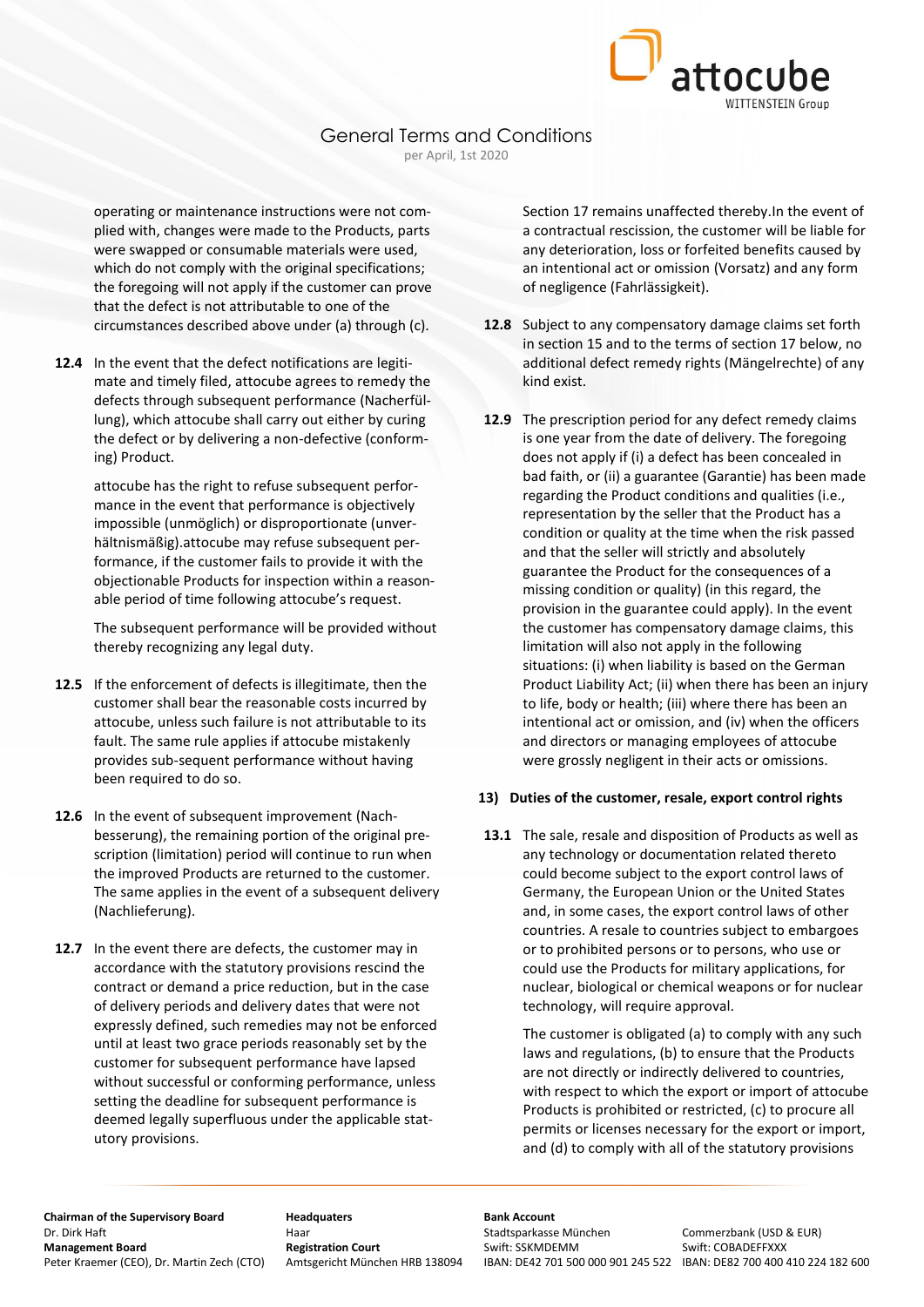

applicable to it and with all regulatory requirements in connection with the attocube Products. attocube is entitled to require the customer to submit the appropriate documentation.

**13.2** attocube may refuse to discharge its duties, if and as long as the aforementioned laws would be thereby violated.

If the customer fails to discharge the aforementioned duties or fails to do so in a timely manner, then the performance periods will be extended, respectively the performance dates deferred, for a reasonable additional start-up period. If the delay on the part of the customer is two or more weeks, then attocube may rescind the individual contract in question.

#### **14) Other services**

- **14.1** If any works and services, such as orientation briefings and instruction on the use of the Products or on handling the related tools, are stipulated in the individual contract ("Other Services"), then this section 14 will apply.
- **14.2** Unless otherwise expressly stipulated in the individual contract, attocube shall provide the Other Services as services within the meaning of § 611 of the German Civil Code (BGB).
- **14.3** attocube shall provide the Other Services in accordance with the terms of the individual contract. Section 8 above shall apply mutatis mutandis to the performance of the Other Services.
- **14.4** To the extent no details regarding the Other Services are stipulated in the individual contract, attocube will provide the Other Services in its own discretion.
- **14.5** The customer shall pay the agreed price for the Other Services in accordance with the terms of the individual contract and section 7 above.

#### **15) Liability**

**15.1** attocube shall incur liability only if there has been a breach of material contractual duties (vertragswesentlicher Pflichten), which the individual contract, according to its content and purpose, seeks to impose especially on attocube or the performance of which makes it possible to duly perform the individual contract in

the first place and the compliance with which is a fact upon which the customer does, or should be allowed to, routinely rely. attocube's liability in those cases will be limited to the typical damages that were foreseeable at the time the contract was concluded. The limitation of liability to typical damages, which were foreseeable at the time the contract was concluded, also applies in the same manner to any damages that were caused by the gross negligence of attocube employees or agents who are not statutory representatives or managing employees.

- **15.2** Insofar as attocube is liable pursuant to section 15.1, attocube's liability will be limited to: (a) twice the price of the respective Product or service, in con-nection with which the damages arose; (b) in the case of damages caused by a delay, 5% of the invoice value (including value added tax), as agreed to with attocube, attributable to the delayed portion of the delivery or service; and (c) in the case of a loss or change of data caused by the delivered software, the extent that would have been unavoidable even if the customer had complied with its obligation to back-up the data at adequate intervals, but at least daily, unless this is not possible due to attocube's fault. If, in the cases set forth in section 15.1 above, the damages are covered by an insurance policy (not including fixed-sum insurance policies (Summen-versicherungen)) that was executed by the customer for the relevant loss event, then attocube will be liable only for the customer's detriment related thereto; e.g., higher insurance premiums or interest charges up until the claim is settled (adjusted) by the insurance carrier.
- **15.3** In the cases set forth in section 15.1, attocube will not be liable for any indirect damages, consequential damages and lost profits.
- **15.4** The prescription (limitation) period for compensatory damage claims based on defects is governed under section 12.9.

In the other cases set forth in section 15.1, the prescription period will be two years following the date on which the claim arose and the customer gained knowledge of the circumstances giving rise to the claim. Notwithstanding the customer's knowledge, the claim will be barred by prescription three years after the event triggering the damages.

**Chairman of the Supervisory Board Headquaters Bank Account**<br> **Bank Account Bank Account**<br>
Haar **Bank Board** Stadtsparkasse München Dr. Dirk Haft **Haar** Haar Haar Stadtsparkasse München Commerzbank (USD & EUR)<br> **Stadtsparkasse München Stadtsparkasse München Stadtsparkasse München Stadtsparkasse München Swift: COBADFFFXXX** Peter Kraemer (CEO), Dr. Martin Zech (CTO) Amtsgericht München HRB 138094 IBAN: DE42 701 500 000 901 245 522 IBAN: DE82 700 400 410 224 182 600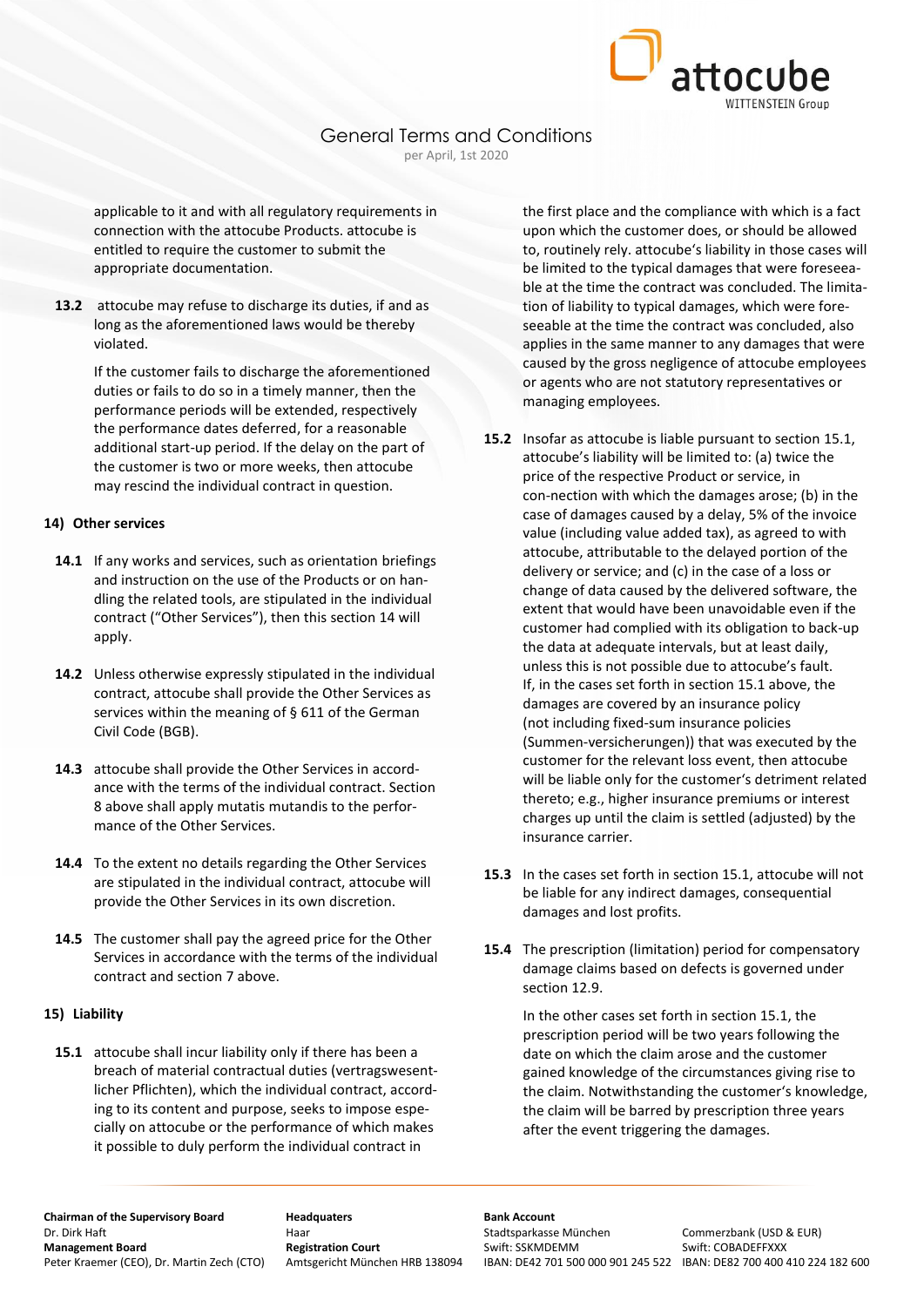

# General Terms and Conditions

per April, 1st 2020

- **15.5** Notwithstanding the foregoing limitations on liability, attocube will continue to remain liable (a) for any bad faith concealment of a defect, (b) for defects on the basis of having provided an express guarantee regarding a condition or quality (Beschaffenheitsgarantie) (in this regard, the liability provision or prescription period stipulated in the guarantee itself could apply), (c) for any claims based on the German Product Liability Act, (d) for damages from injuries to life, body or health, (e) damages based on an intentional act or omission, or (f) damages based on gross negligence on the part of attocube's statutory representatives or managing employees.
- **15.6** The foregoing limitations of liability also apply to the customer's compensatory damage claims against the statutory representatives, managing employees, employees or agents of attocube.

#### **16) Force majeure**

**16.1** If attocube is hindered from performing its duties and/or from delivering Products or services due to a force majeure such as mobilisation, war, terrorism, riots, natural disasters, fire, pandemics or other unforeseeable circumstances for which attocube is not responsible – e.g., strikes or lawful lockouts, operational or transport disruptions, difficulties in procuring raw materials or lack of supply by suppliers or lack of performance by subcontractors - then the agreed performance dates and delivery dates or the agreed performance and delivery periods shall be postponed or extended in each case by the duration of the hindrance plus a reasonable start-up period. attocube shall also not be responsible for the aforementioned circumstances even if they occur during an already existing delay on the part of attocube.

attocube shall inform the customer as soon as possible about the beginning and the expected end of such circumstances.

**16.2** If the individual contract can no longer be performed for the foreseeable future due to such hindrance, then both attocube and the customer may rescind the individual contract by written notice given to the respective other contracting party.

## **17) Infringement of IP Rights**

- **17.1** If claims are asserted against the customer based on an infringement of an IP Right because the customer has been using attocube's Products in the contractually defined manner, then attocube may, at its own discretion, procure the right for the customer to continue using the Products or modify the Products in such a way that there is no longer any infringement. The prerequisite for this remedy is that the customer must inform attocube without undue delay and in writing about such third-party infringement claims and that attocube retains the right to manage the defence against, and out-of-court actions related to, such claims.
- **17.2** If attocube selects the approach outlined in section 17.1, then the customer will not be entitled to any more extensive claims based on an infringement of copyrights or industrial property rights, subject to compensatory damage claims as restricted under section 15 above.

## **18) Disposal**

- **18.1** The customer must observe attocube's Product-related information when disposing of the Products and must ensure that the Products are properly disposed of in accordance with the statutory provisions.
- **18.2** The customer is obligated to dispose of the Products at its own expense. If the Products or their components are resold, the customer must transfer this obligation to the next buyer.

## **19) Confidentiality**

- **19.1** Unless expressly agreed in writing or otherwise stipulated in the GTCs, the information provided to attocube by the customer in connection with the purchase orders will not be deemed confidential, unless the confidentiality of that information is obvious.
- **19.2** The parties agree (a) to treat as confidential and not to disclose to any third parties and (b) to disclose only to employees who require the information to perform their work and who are subject to the relevant confidentiality requirements, the agreed price, fees and commercial terms and conditions as well as all